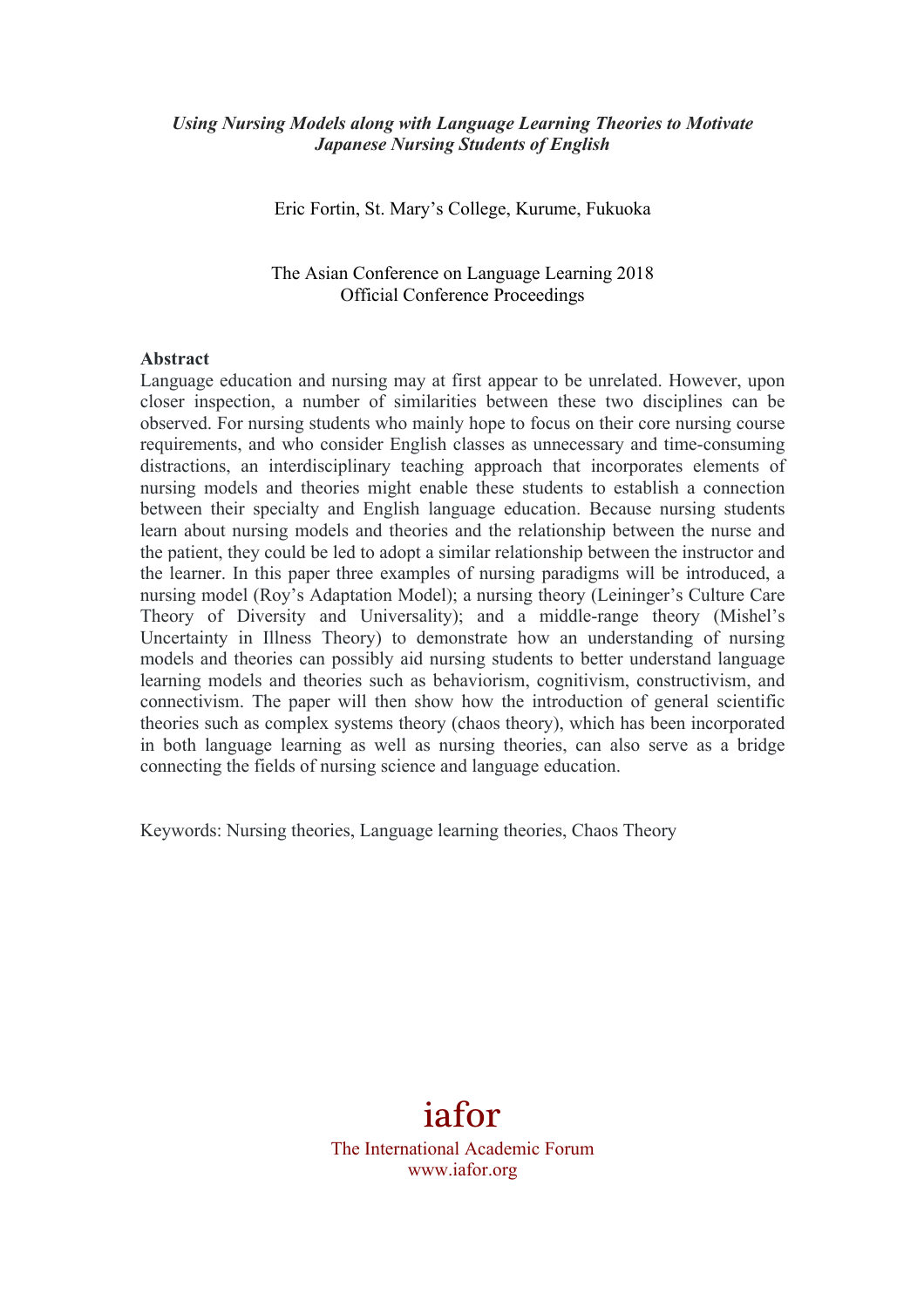#### **Introduction**

In Japan compulsory English classes currently begin in the fifth year of elementary school and continue through the three years of junior high and three years of high school. So by the time students enter college, they have had at least eight years of formal English education, in addition to any supplementary after-school or weekend lessons, with many of those students feeling that they have seen their last English class upon graduation from high school. Therefore, many new college students are disappointed at discovering that, regardless of the specialty that they choose to pursue, they are required to take at least one, or often two additional years of compulsory English courses.

It is natural for college students to wish to focus their time and energy on their core specialized courses to fulfill the requirements of their major. The challenge for English instructors is therefore to try to establish a relationship between English and the students' specialties. In the case of the author's own institution, a small nursing college in Kyushu, this entails not only how to make learning English relevant to nursing students, but also how to lead students to see the connection between the nurse who intervenes to help the patient either recover or adapt, and the language instructor who intervenes to help the learner succeed in their English studies. Below is an outline of this relationship.

| <b>Client</b>   | <b>Facilitator</b> | <b>Successful Outcome</b> |
|-----------------|--------------------|---------------------------|
| Patient         | <b>Nurse</b>       | Recovery or Adaptation    |
| English learner | English Instructor | Knowledge&Acquisition     |

#### **Nursing Paradigms**

In the past the nurse's role was mainly seen as the person responsible for implementing the physician's instructions in the care of patients. However, as nurses became better educated and better trained, they began viewing their own profession as a science in itself. In order to support this position and convince other nurses as well as personnel in other medical fields, leading nursing scholars and researchers began formulating models and theories for nursing that could lay the groundwork for this revolution in thinking. Marrs and Lowry (2006), in their expanded hierarchy of nursing knowledge, defined metaparadigms, the most abstract component, as global concepts that identify the phenomena of the discipline. In the case of nursing, this metaparadigm would include person, environment, health, and nursing. Less abstract components are the nursing philosophies, defined as ontological and epistemological claims about values and beliefs of the discipline. Next come the conceptual models, which are a set of abstract concepts and their propositional statements that address the metaparadigm concepts. Approaching the concrete level, grand theories are a set of fewer abstract concepts and propositional statements that are broad in scope and are derived from conceptual models. Middle-range theories have a limited number of concepts and propositions written on a more specific level. Even more concrete are the practice theories that focus on one or two variables and their propositional connection stated in prescriptive or predictive terms and are related to a specific situation. Finally, empirical indicators are the specific tools employed in real world proxy for middle-range or practice theory concepts. In this paper, examples of each of the three mid-level components of conceptual model, grand theory, and middle-range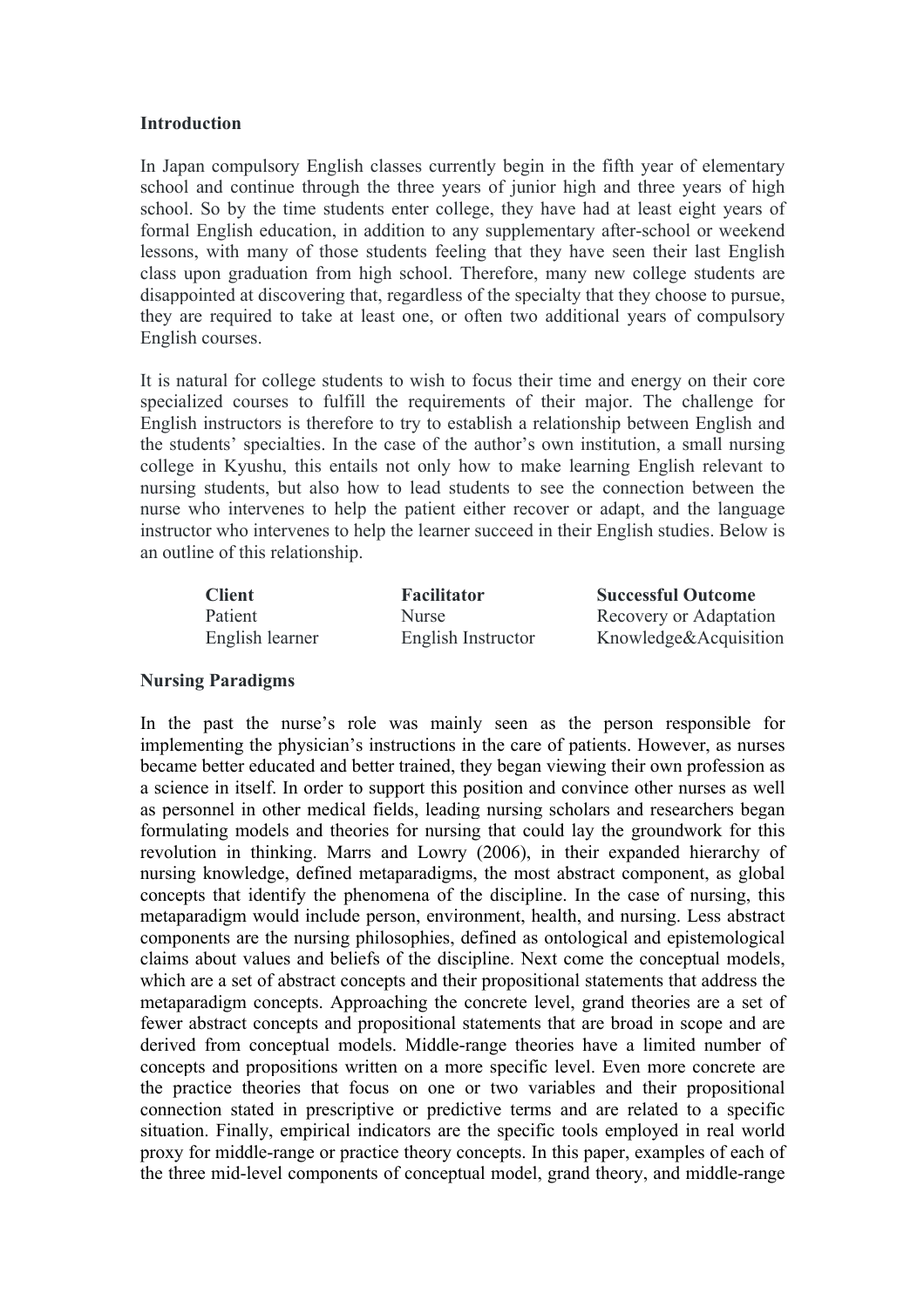theory will be further explained, along with related language learning parallels.

# **Nursing conceptual models**

As noted above, nursing conceptual models employ concepts and their relationships that specify a perspective from which to view phenomena specific to the discipline of nursing. One example is the Roy Adaptation Model (RAM), developed by Sr. Callista Roy, which is widely used in nursing programs at colleges and universities through the United States as well as in other countries, including at the author's own institution in Japan. In the RAM, the focus is on the nurse's role in helping the patient to adapt to changes in their physical, mental, and spiritual conditions that lead to illness. Similarly, in language teaching the focus is on the instructor's role in helping learners adapt to changing situations in the intellectual, social, and environmental conditions that they continually face in their lives that either promote or discourage language knowledge, acquisition, and general language ability.

Another key aspect of the RAM is its emphasis on the influence of three kinds of stimuli, focal, contextual, and residual. Focal stimuli are those internal or external stimuli that immediately confront the patient and are determined, either through the nurse's observations or the patient's own words, to have a direct influence on a patient's ability to adapt to their changed condition. Contextual stimuli are all other internal or external stimuli evident in the situation and that have an indirect or secondary influence on them. Residual stimuli are those factors that may be affecting the patient's behavior but whose effects have not been validated. In language learning, these three types of stimuli, namely focal, contextual, and residual, also appear in relation to learners, where changing factors such as their physical condition, lesson time, interactions and general relationships with friends and families, and instructor's attitude can serve to either motivate or demotivate learners.

Another aspect of the RAM is the idea of the innate and acquired coping mechanisms expressed in the *regulator* and *cognator* subsystems, respectively. The regulator subsystem responds automatically to stimuli through neural, chemical, and endocrine coping processes, while the cognator subsystem responds through four cognitive-emotive channels: perceptual/information processing, learning, judgment, and emotion. In language learning these subsystems have analogies in the learner's natural and acquired abilities to assimilate the various aspects of language, including lexical, grammatical, and syntactic usage.

Finally, in the RAM there are two possible behavioral responses, either adaptive or ineffective. Adaptive responses are those that promote the integrity of the patient in terms of goals of adaptation: survival, growth, reproduction, and mastery; whereas ineffective responses are those that do not promote integrity or contribute to the goals of adaptation., and may ultimately threaten the patient's survival, growth, reproduction, or mastery. In language learning, the RAM's adaptive and ineffective responses can be equated to either learning success or failure.

# **Nursing grand theories**

Nursing grand theories describe, explain, or predict relationships among the concepts of nursing phenomena, and propose testable results. One example of such a grand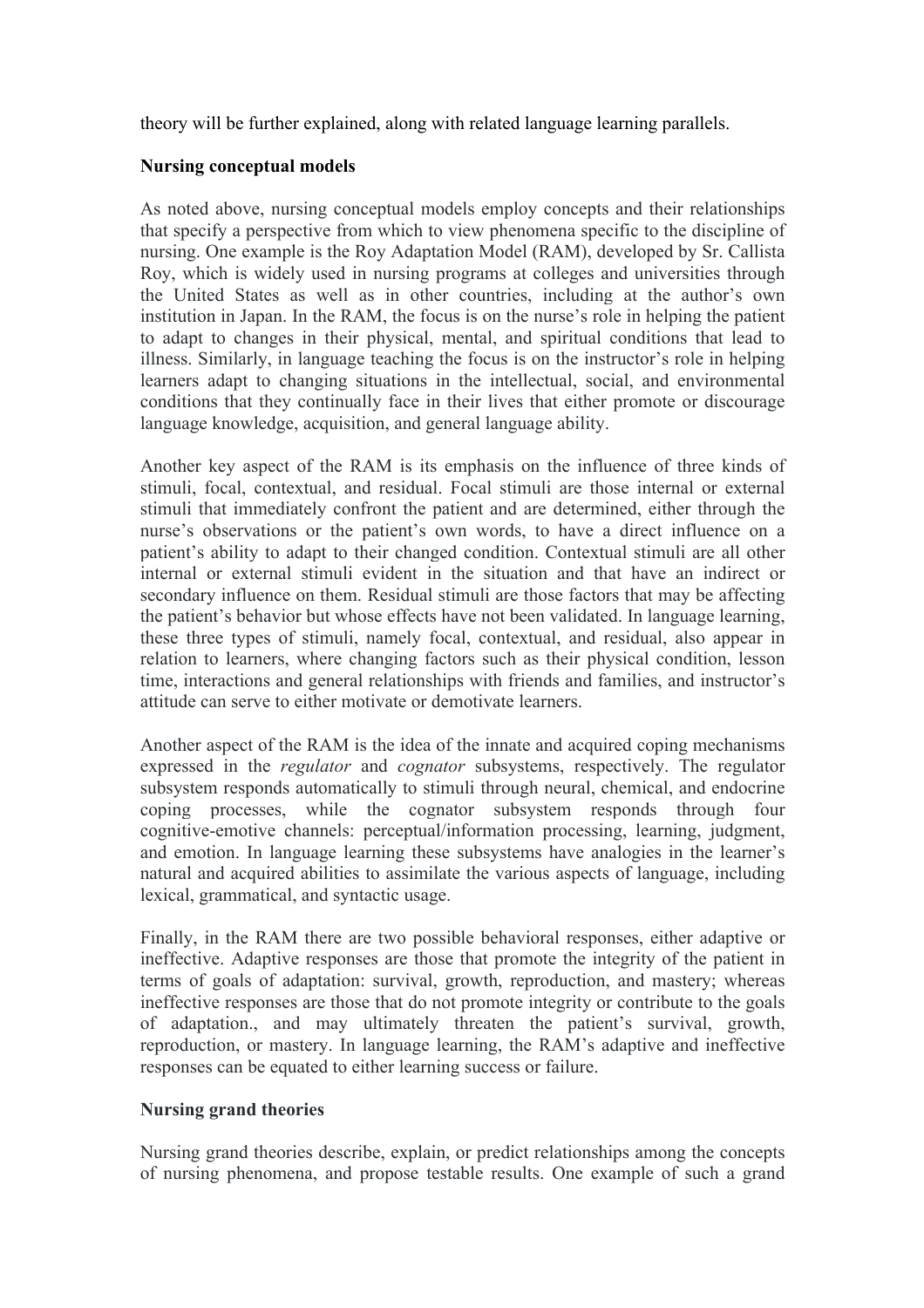theory is Madeleine M. Leininger's Culture Care Theory of Diversity and Universality. This theory is unique in the nursing discipline due to the possibility of its being used in Western and non-Western cultures because of the inclusion of multiple holistic factors universally found in cultures.

Leininger's concept of culture care refers to the synthesized and culturally constituted supportive or facilitative caring acts toward oneself or others focusing either on the patients' health or disabilities as well as other human conditions that they face. In language learning, also, as is well known, culture plays a significant role in students' attitudes and behaviors in and outside the classroom. Culture here not only implies national culture (Japanese) but also regional, social, and economic subcultures that can manifest themselves in different ways.

Dimensions of cultural and social structure are also important in this theory, where they refer to dynamic, holistic, and interrelated patterns of structured features of a culture, including spirituality, social position, economy, education, philosophy, and history. In language education as well, individual and group differences among students are often expressed in the classroom, despite the fact that all of them may belong to an overriding nursing student subculture.

The environmental context, which refers to the totality of situations or events that give interpretive meanings to guide human expressions and decisions, is another aspect of this theory. In language education, the students' physical, social, and familial environments can exert an impact on their attitudes and motivation toward learning.

The final major theme of Leininger's theory involves culturally competent nursing care, which refers to the explicit use of culturally based care and health knowledge in creative and meaningful ways to fit the general needs of individuals and groups for beneficial health and well-being. In language education, culturally competent instruction is becoming increasingly seen as necessary in making sure that every student is able to reach his/her potential. This requires that instructors understand the backgrounds and environments of the students when carrying out classroom activities as well as in making assessments.

# **Nursing middle-range theories**

Nursing middle-range theories are specific to practice outcomes and nursing situations. One example of this type of theory is Merle H. Mishel's Uncertainty in Illness Theory, in which Mishel applied elements of chaos theory (discussed below) to try to understand patients' changes in thinking about their illness and inability to predict outcomes accurately. In language education also, there is uncertainty in students' understanding concerning what they know or think they know about aspects of the English language, as well as their inability to predict the outcome of their ability to acquire it.

Mishel also wrote about cognitive schema, which is a patient's subjective interpretation of his/her illness, treatment, and hospitalization. In addition, she introduced the concept of stimuli frames, which can be divided into symptom pattern, event familiarity, and event congruency, in which patients establish a relationship between past and current conditions and situations. In language learning students also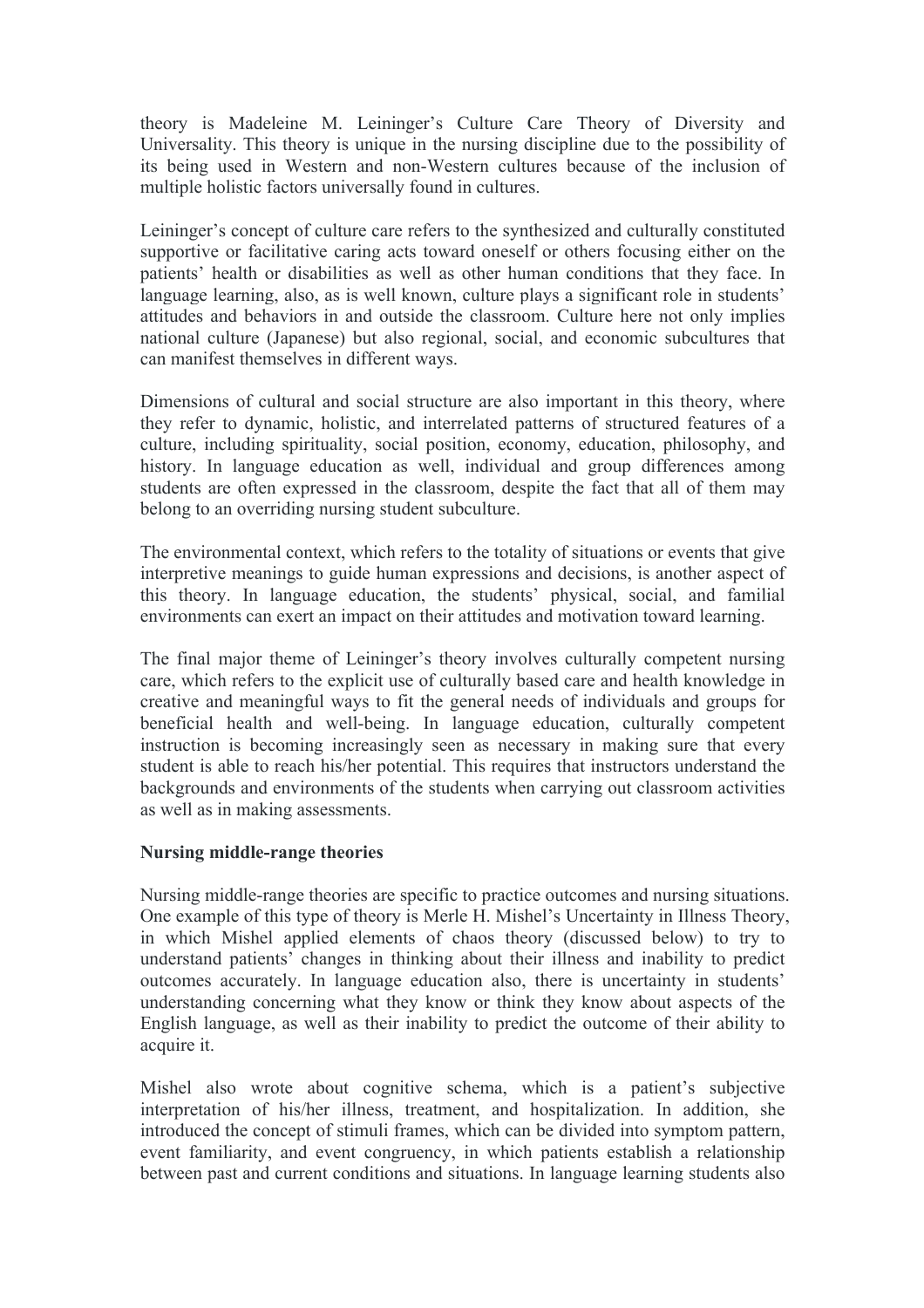establish patterns and learning strategies to obtain desired outcomes. However, in both cases, when an outcome different from the one expected occurs, likely due to unforeseen or undetected factors, uncertainty, disappointment, or anger may result.

Two other components of Mishel's theory are structure providers and cognitive capacities. For patients, structure providers are the credible authority of the healthcare staff and the social supports that come from their families and friends. In language education the providers are the credible authority of the language instructor in addition to the learners' social supports.

Finally, Mishel's theory incorporates the patient's formulation of a new sense of order resulting from the integration of continual uncertainty into their self-structure, in which uncertainty is accepted as the natural rhythm of life. This can be applied to students' formulation of a new set of learning strategies to cope with and adapt to changes within themselves and their surroundings.

# **Learning theories**

Although not specific to languages, the learning theories of behaviorism, cognitivism, constructivism, and connectivism have also been applied to language learning.

# **Behaviorism**

The thinking behind behaviorism is that learning actually occurs when new behaviors or changes in behaviors are acquired through associations between stimuli and responses. Thus, association leads to a change in behavior. Elements of this theory are evident in Roy's adaptive and ineffective responses in her Roy Adaptation Model of nursing. Behaviorism can be employed as a type of intervention on both the part of nurses in providing care and promoting self-care in patients, as well as on the part of language teacher in providing instruction and promoting learner autonomy in students. Some examples and applications of the latter intervention are drilling and rote work, repetitive practice, encouragement of participation through bonus points, verbal reinforcement of successful outcomes, and the establishment rules for behavior. Although this approach has its advantages, it is not effective for problem-solving or creative thinking.

# **Cognitivism**

Cognitivism is based on the thought process behind the behavior. Humans process the information they receive, rather than merely responding to stimuli. Learning involves the reorganization of experiences, either by attaining new insights or changing old ones. This approach is also, like behaviorism, a top-down approach, but it involves the stimulation of a patients' or students' neural processes. They are encouraged to take in information and think about it before acting upon it. In language learning, ways to foster this can be through activities such as classifying/chunking words and phrases, discussing and problem-solving, linking concepts together, analogizing, providing structure to information, imagining and/or creating pictures, and using real world examples.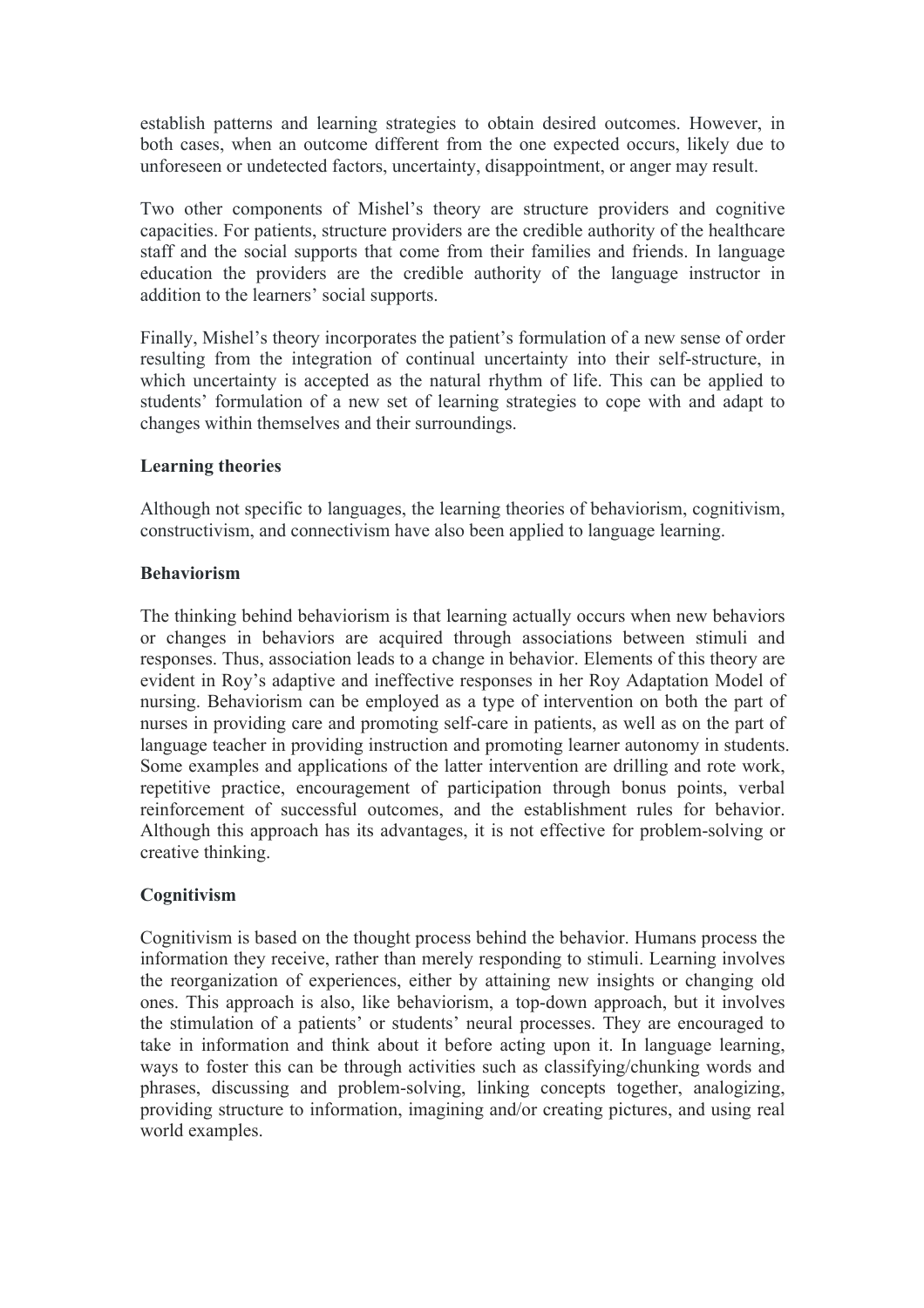# **Constructivism**

In the constructivist approach, patients and students construct their own perspective of the world based on individual experiences and internal knowledge. Learning is based on how the individual interprets and creates the meaning of his/her experiences. It is unique and unpredictable. In this sense it involves chaos or complex systems theory, as was exemplified in Mishel's Uncertainty in Illness Theory mentioned above. In the language classroom, instructors can encourage this approach through activities such as collaborative learning and group work, research projects, discovery and problem-based learning, simulations, and brainstorming. As is evident, this approach is patient or student-centered, in which autonomy is actively encouraged.

# **Connectivism**

Connectivism is a fairly new learning theory that explains how Internet technologies have created new opportunities for people to learn and share information across the World Wide Web and among themselves. This approach also promotes autonomy in patients and students, encouraging the former to take an active role in learning about their illness and possible treatments, and assisting the latter in finding ways to acquire the English language more efficiently through connections with other people or informational websites such as web browsers, social networks, e-mail, YouTube, Wikis, MOOCs, and online discussion forums.

# **Complex systems theory in Nursing and language learning education**

Chaos theory, or complex systems theory, is a field of study in applied mathematics that has been applied in various natural sciences to attempt to explain the apparent randomness that is often found in nature. The theory asserts that sensitivity to initial conditions often leads to dramatically differing outcomes in the long-term. If all the initial factors are known and accounted for, the outcomes are theoretically deterministic. However, the infinite number of initial factors, coupled with the infinite variety of interconnections and evolving relationships between those factors, serve to make long-term prediction generally impossible.

One important aspect of chaos theory is sensitivity to initial conditions. Although two events can begin under seemingly identical circumstances, the presence of hidden factors can lead to greatly divergent outcomes. This is shown in the figure below, in which the meteorologist Edward Lorenz mapped out two nearly identical weather patterns, but with slightly formulas entered into his computer at the beginning.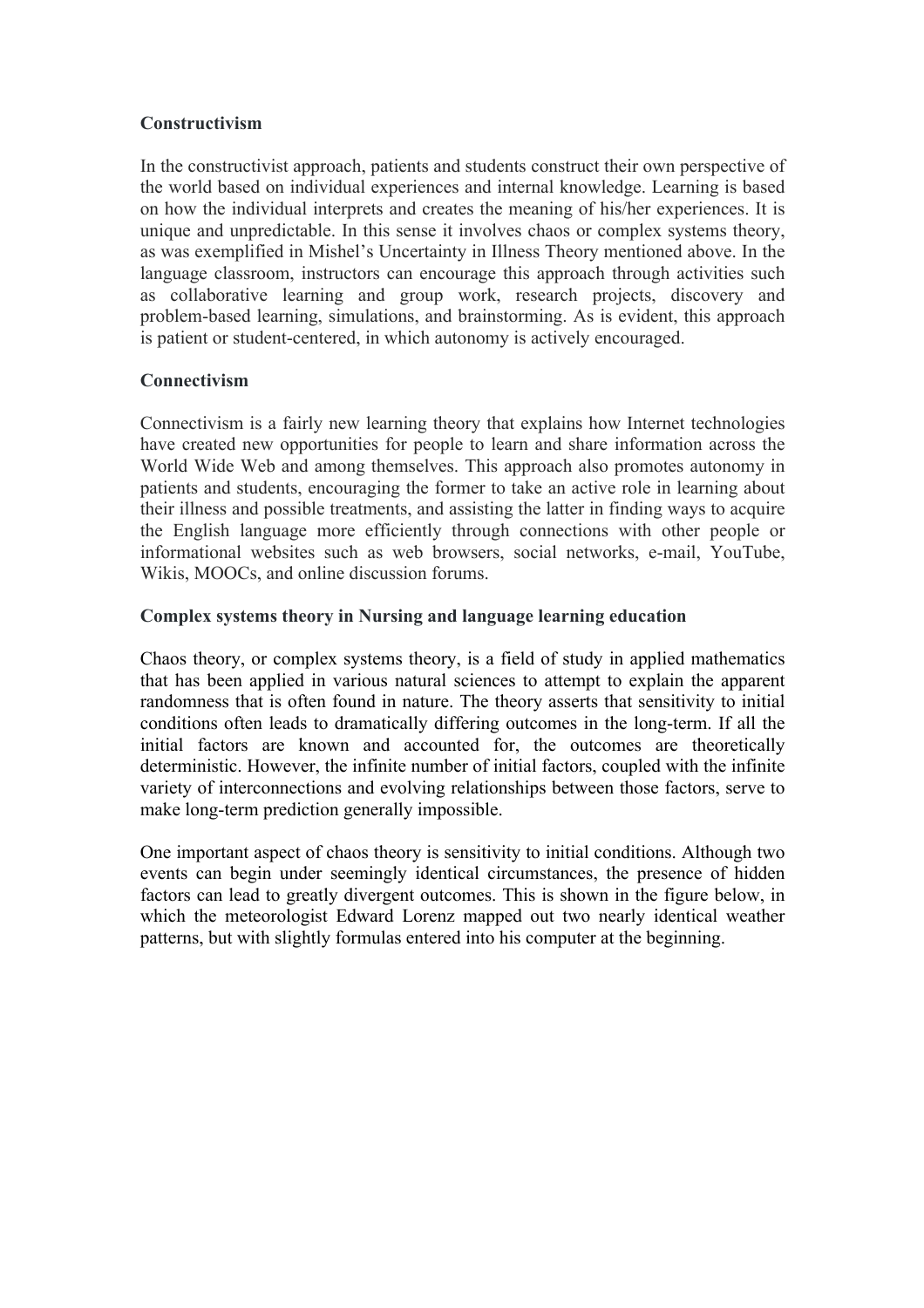

Figure 1

As is evident, although the left third of the figure shows an identical pattern, the two events then bifurcate, with the final result being the dramatic difference in weather patterns, all due to the existence or lack thereof of a single factor. This is popularly known as the "butterfly effect," whereby the flap of a single butterfly's wings in Brazil could influence the formation or lack thereof of a hurricane in Florida. The implication is that in order to accurately predict future weather, one would need to take into account all of the potential weather factors, including not only atmospheric pressure, temperature, and wind direction and speed, but also all movements of all butterflies, birds, icebergs, solar flares, and so on, which would be an unfathomable if not impossible task.

The recognition that events are influenced by initial sensitive conditions lies at the heart of the importance of trying to understand, within the time constraints and other limitations that both nurses and language instructors face, to view the individual as a unique member of progressively larger groups and cultures. It also demonstrates the dangers of overgeneralizing or stereotyping groups or larger populations. However, chaos theory also offers a path to nurse and instructors by which they are able to understand as far as is possible the reasons why identical treatment plans or teaching methods may require adjusting when applied to other seemingly identical, but in actuality slightly different, situations.

# **Conclusion**

Although nursing students are often disappointed at discovering that they need to take English in addition to their nursing courses, an interdisciplinary approach that introduces and compares nursing and language learning models and theories might provide the relevance required to motivate them to make the effort needed to be a successful language learner. This approach could also help nursing students understand the relationship between the nurse and language instructor on the one hand, and the patient and language learner on the other.